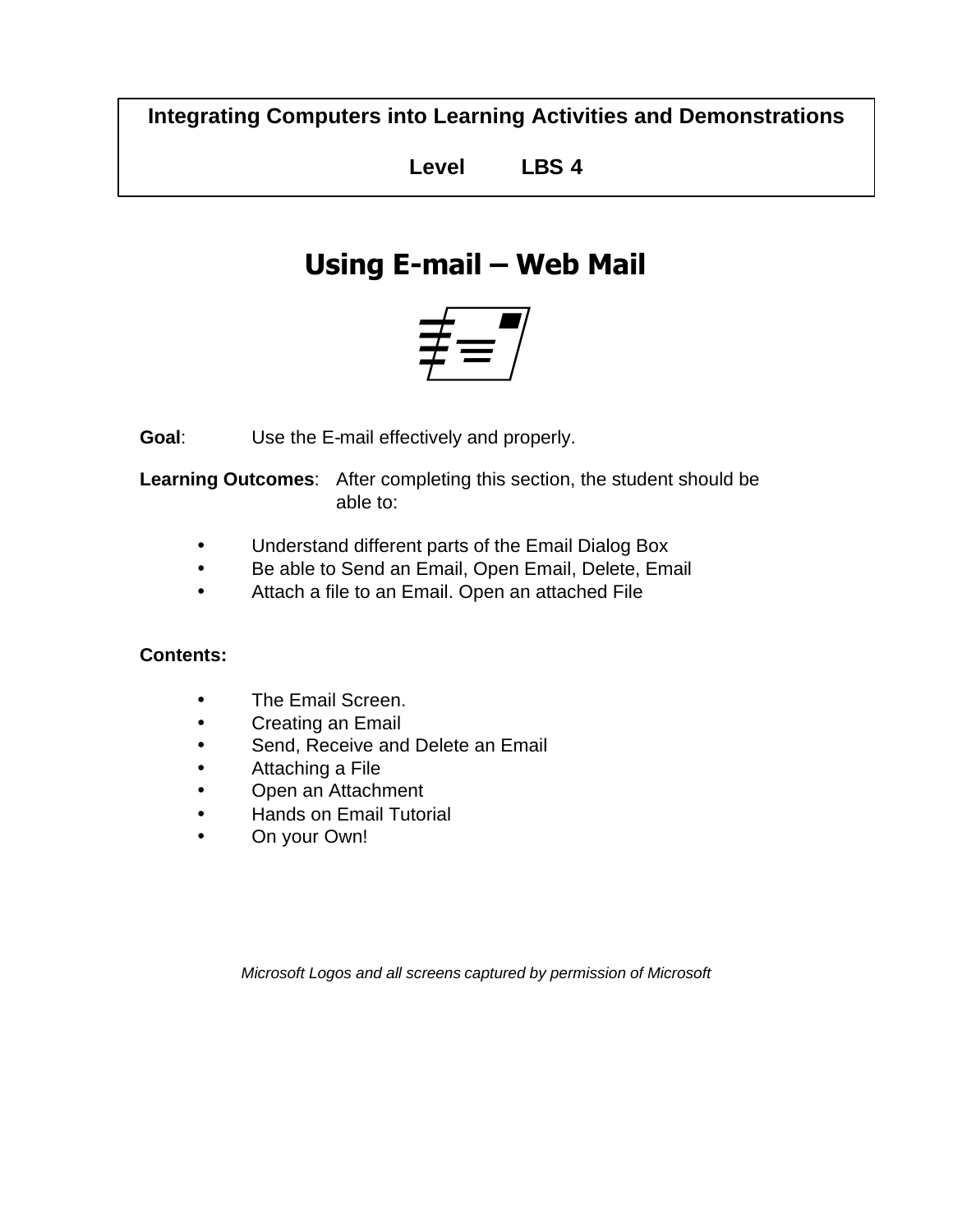Most Email packages are similar. But visually they are different. We have looked at Netscape Navigator's Email and Pegasus. Sir Sandford Fleming College offers another program for their students, WebMail.

Depending upon the campus you are attending, the package will differ. This short module will get you into WebMail; show you how to send an email and how to delete email.

To begin:



Be sure to log onto the Network

- Click on Start
- Click on Email



The following screen will appear



• Click on the arrow to display a drop down box of Fleming's Locations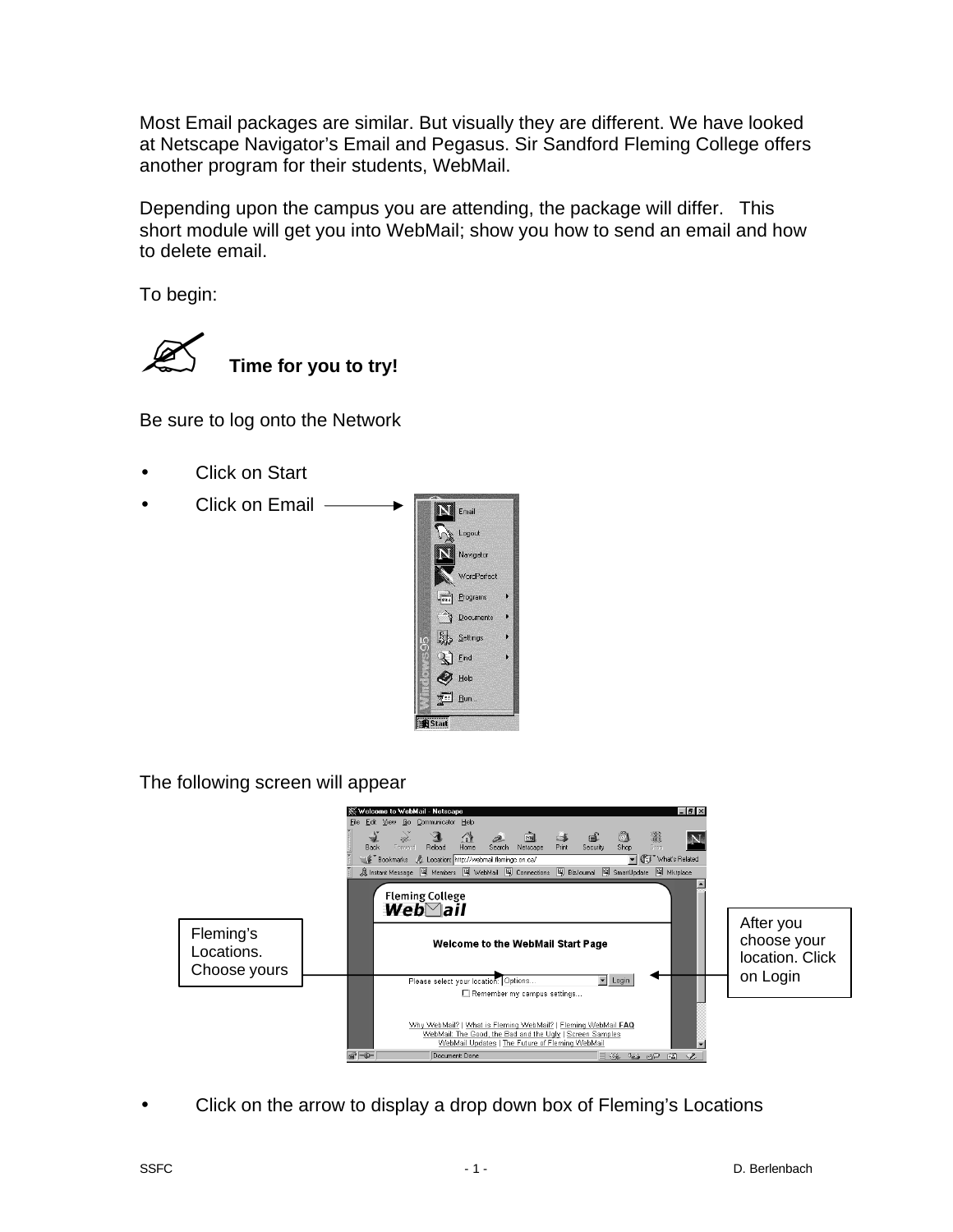• Click on your location.

The Username and Password dialog box appears

|                                      |  | Username and Password Required                                                                      |
|--------------------------------------|--|-----------------------------------------------------------------------------------------------------|
|                                      |  | Enter username for Brealey Student<br>WebMail-976725062 at<br>terzan_brenims_server.flemingc.on.ca: |
| Type in your User Name.<br>Press TAB |  | User Name:<br>Password:                                                                             |
| Type in your Password-               |  | ΟK<br>Cancel                                                                                        |

Make sure your cursor is flashing in the User Name dialog box.

- Type in your user name. That would be the name you use to log in (i.e. John Smith might be jsmith)
- Press the Tab key once
- This positions your cursor in the Password. Type in your Password, this is usually your student number.

|--|--|

• Press Enter.

The e-mail program is opened. A window similar to this diagram will appear:

|                                   | W Brealey Student WebMail: BRNIMS02 - Netscape<br>File Edit View Go Communicator Help |       |                                             |                     |                                                | $  -  $ $\theta$ $  \times$ |
|-----------------------------------|---------------------------------------------------------------------------------------|-------|---------------------------------------------|---------------------|------------------------------------------------|-----------------------------|
| Compose:<br>To write an<br>email. | <b>Fleming College</b><br>$Web$ ail                                                   | Rules |                                             |                     | Folders Compose Addressbook Preferences Logout |                             |
|                                   | Folders                                                                               |       |                                             |                     |                                                |                             |
| Inbox:<br>To check<br>your mail   | Name                                                                                  |       |                                             | Messages New Rename | Ô                                              |                             |
|                                   | <b>INBOX</b>                                                                          | 9     | 9                                           |                     | П                                              |                             |
|                                   | Create folder<br>a ka<br>(top)                                                        | m     | <b>Mailbox</b><br>Used:<br>$0.1$ MB<br>(1%) | Gĭ<br>Help          | <b>Refresh</b><br>Apply                        |                             |

#### To Send an Email: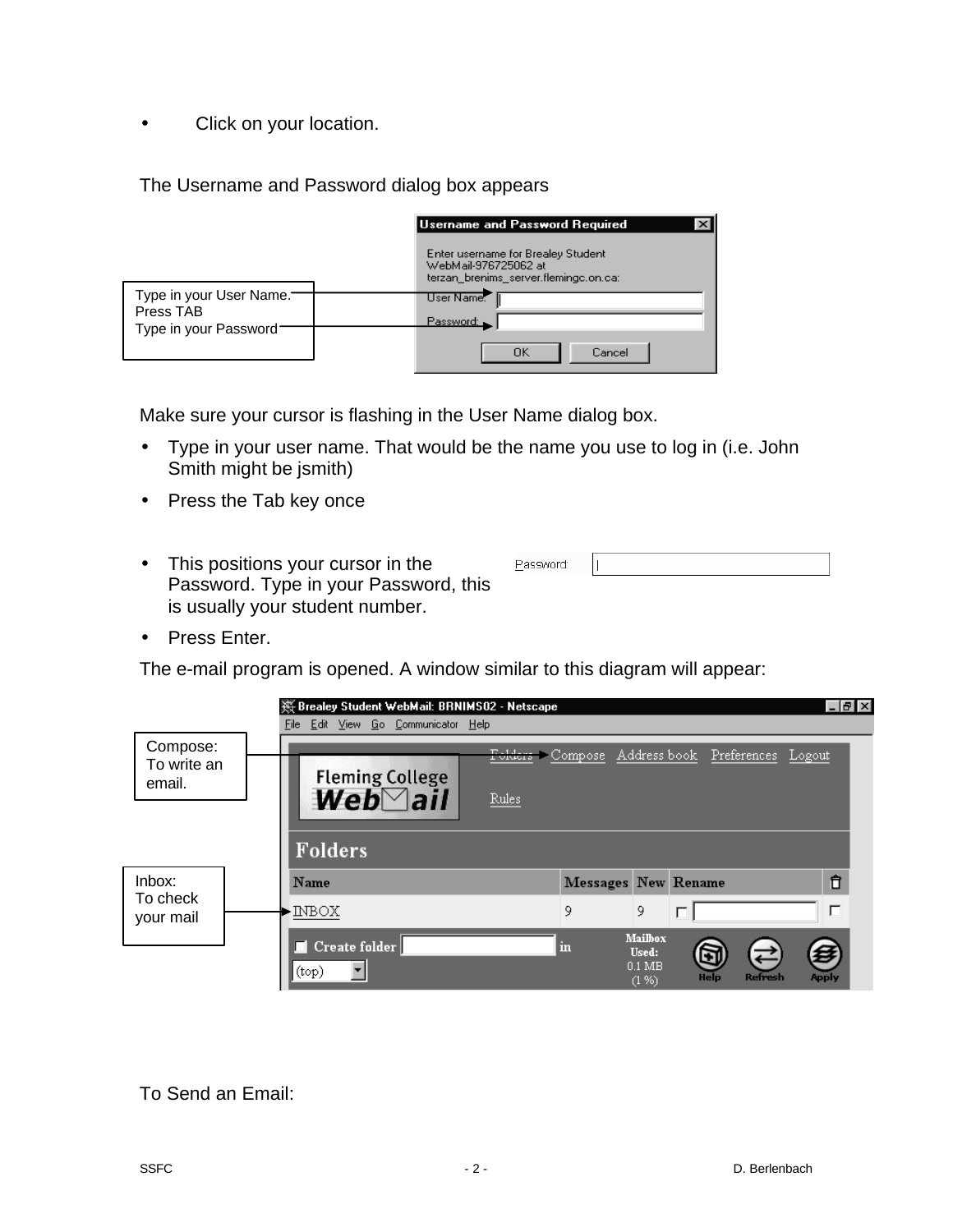- Compose
- Click on Compose

A window similar to the diagram will appear:

| Compose  | $\blacktriangle$                                                                                                 |
|----------|------------------------------------------------------------------------------------------------------------------|
| To:      | Search<br>edunford@flemingc.on.ca                                                                                |
| Subject: | My First Message                                                                                                 |
| Message: | Dear Elaine:<br>I am trying the e-mail system for the first time. It's<br>really easy to use.<br>Patricia Siegel |
|          | Send Button.<br>Send                                                                                             |
|          | Options: Request Notification: If Delivery Succeeds  <br>Priority: Normal v                                      |
| 4 一      | Document: Done<br>42 OP EA<br>目遜                                                                                 |

- Position your cursor in the **To** box. This is where you would type in the email address of the person to whom you are writing. For example John Smith at Fleming would be jsmith@flemingc.on.ca
- Press the tab key to position your cursor in the Subject box. Type in an appropriate, short Subject line.
- Press the Tab key to position your cursor in the message area. Type in your message in a memo fashion. This message should be in sentence form, with the spelling and grammar checked before you send it.
- Click on the Send Button.



## **Time for you to try!**

- Click on Compose
- In the To: box type: yourlogin@flemingc.on.ca
- In the Subject: box type: Trying to send an email
- In the Message box type the following message:

This message is to test my email. If I succeed, I will send another message soon. Sign your name.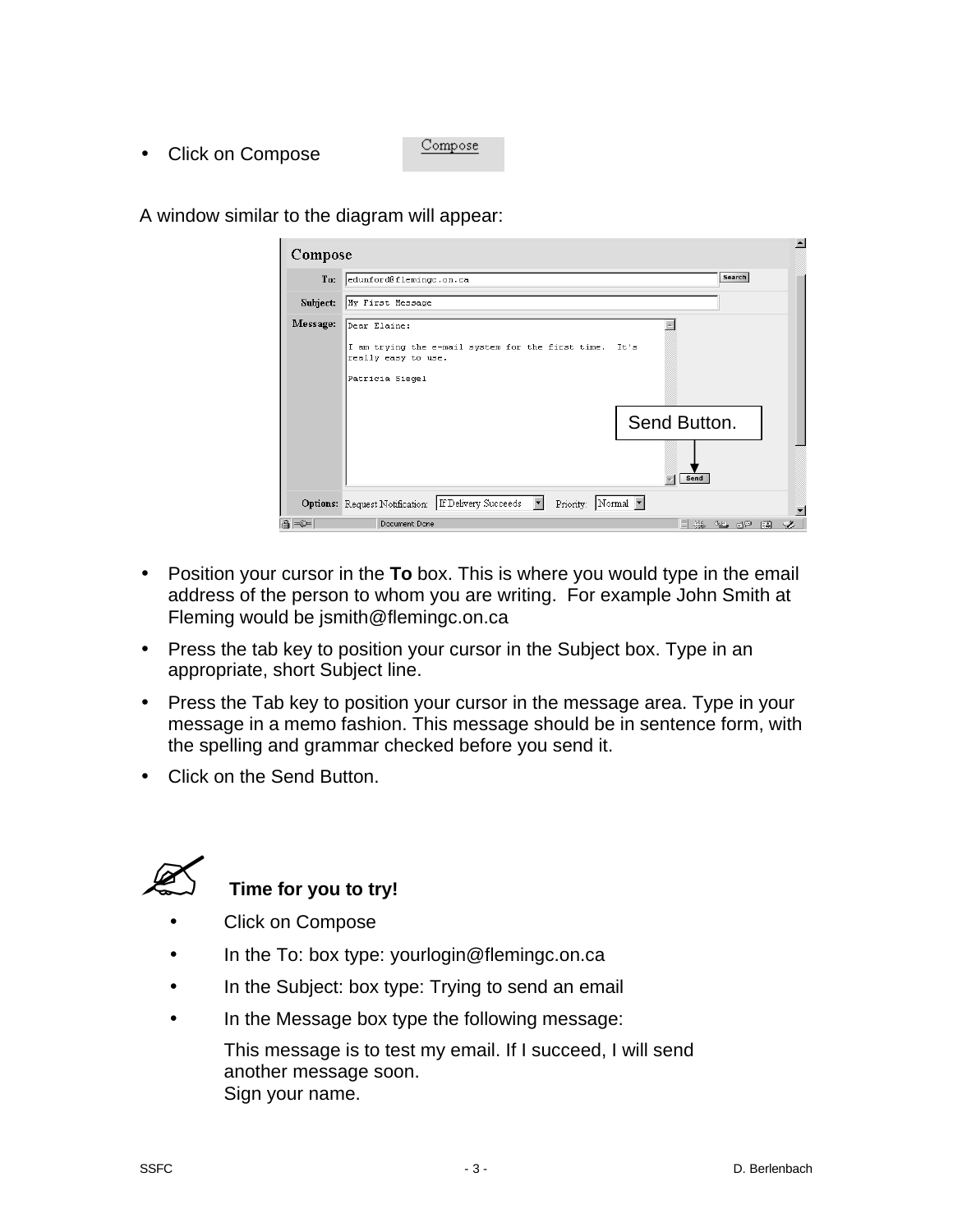• Click SEND.

Give it a few minutes. Then check if your email message came to you.

After you have sent an email, you will want to check your messages. Depending upon the layout of your screen, you should see a list of messages.

#### **RETRIEVING MESSAGES**

When you are in WebMail, your new mail will be seen in the INBOX (as indicated on the first screen). There will be a list of email subjects; along with the name of who sent the mail and the date they sent it.

#### **This is what you'll see when you have Email in the Inbox**

Click on the INBOX hypertext and you will shown your messages. The messages are listed by: Subject, who it is from and the date it was sent. To read the messages, just click on the subject line of the message you want to read.

| 燚 Brealey Student WebMail: BRNIMS02 - Netscape<br>$ F$ $\times$ |                                                                                        |                               |             |  |  |
|-----------------------------------------------------------------|----------------------------------------------------------------------------------------|-------------------------------|-------------|--|--|
| Edit View Go Communicator<br>File<br><b>Help</b>                |                                                                                        |                               |             |  |  |
|                                                                 | Subject:                                                                               | From:                         | Sent:       |  |  |
| г                                                               | Sutherland Campus Street and Residence Village<br>names                                | Stella Pulkinghorn 10/19/2001 |             |  |  |
| П                                                               | $\mathcal{P}$ (Fwd) Halloween Party, Reading Week Hours                                | Fred Batley                   | 10/18/2001  |  |  |
| П                                                               | $\mathscr{D}% _{k}(G)$ Formal Plans                                                    | Marsie Mackay                 | 10/17/2001  |  |  |
| П                                                               | $\mathscr{D}% _{T}=\mathscr{D}_{T}\!\left( \mathcal{N}_{T}\right)$ breakaway tours     | Marsie Mackay                 | 10/17/2001  |  |  |
| $\Box$                                                          | $\mathcal D$ Volunteers needed for Cross-country<br>Championships-Sat. Oct. 20-Fleming | Fred Batley                   | 10/16/2001  |  |  |
| П                                                               | $\mathcal{D}% _{k}(G)$ Fleming cross-country running team BBQ                          | Fred Batley                   | 10/16/2001  |  |  |
| П                                                               | Fees Due Date<br>ু                                                                     | Jennifer Moore                | 10/15/2001  |  |  |
| П                                                               | All Ages Pub                                                                           | Marsie Mackay                 | 10/15/2001  |  |  |
| П                                                               | $\mathscr{D}% _{k}(G)$ blood donor clinic                                              | Marsie Mackay                 | 10/12/2001  |  |  |
|                                                                 | Folder <none><br/><action><br/>Refresh</action></none>                                 | <b>Quick Delete Previous</b>  | <b>Next</b> |  |  |
| $\Rightarrow \Rightarrow$<br>凸                                  | Document: Done                                                                         | --第<br>画                      | dp<br>區     |  |  |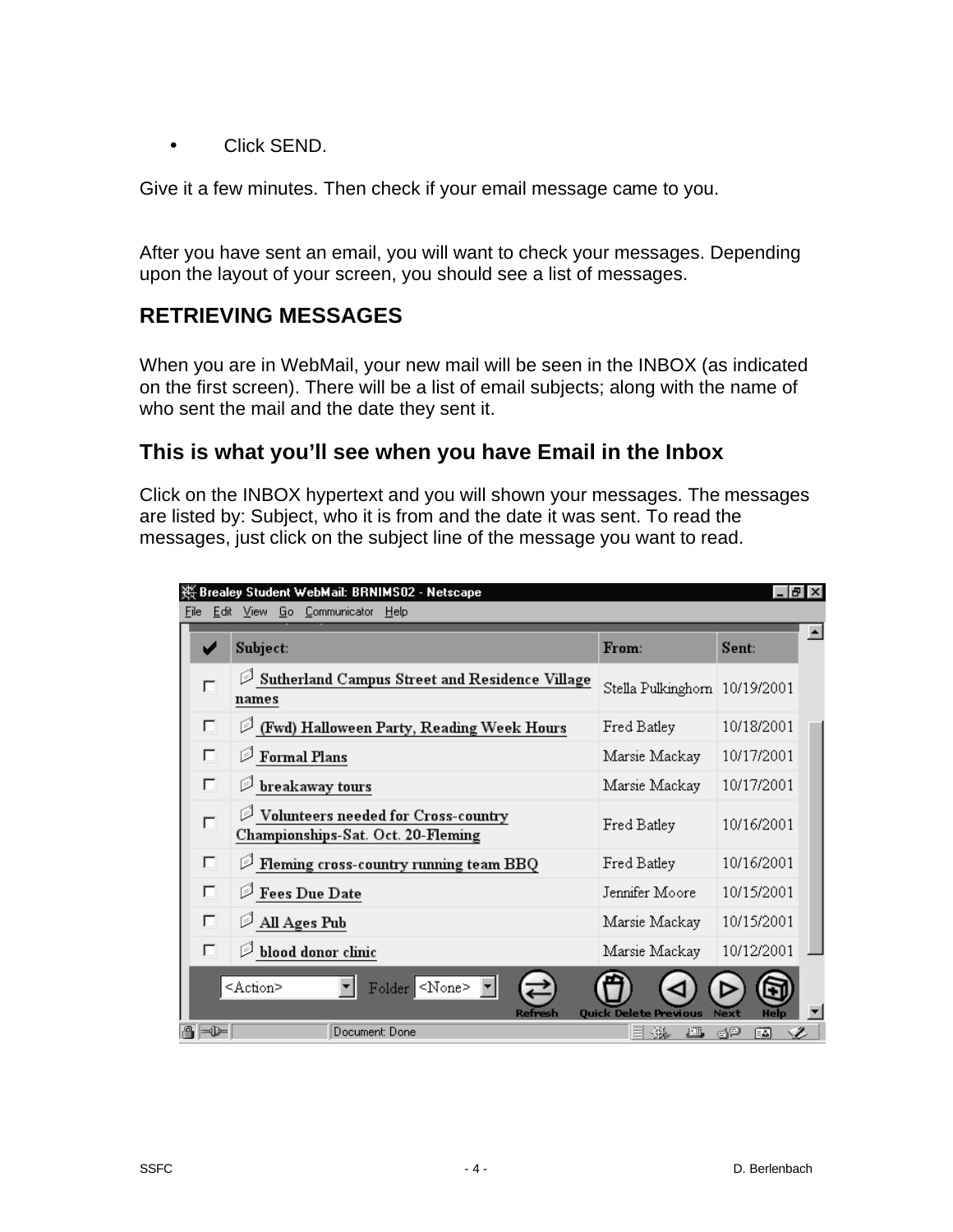#### **READING A MESSAGE**

The subject is in Hypertext. That means if you position your cursor over it, the cursor will change appearance from an arrow to a hand. With the hand positioned on the hypertext of the message you wish to read, click on it. This will open up a new screen.

You may need to use your cursor to SCROLL down in the document to be able to read it all. Once you have read the email, you will close it. This will put you back at the INBOX folder.

### **DELETING A MESSAGE**

After reading the message you will probably want to delete it:

- $\bullet$  Click on the box under the  $\checkmark$  checkmark,
- Scroll down to the bottom of the screen if needed. In the "Action" dropdown box, click on Delete. This marks the email as "deleted"
- Now you must Purge them. Click on the Action dropdown and choose Purge. This will remove the email from your account.
- Another method is to click on the Quick Delete Icon.

#### **Attachments**

If you want to attach a file to an email, you would first compose your email. To send an attachment, you would click on the Attach Button in the lower right hand corner of the message composition window. To find the file on your computer, attach it, and send it.

We will do this together:



# ? **Time for you to try!**

We will create a memo style note, save it to our floppy disk, then create an email and attach the memo.

- Open Word.
- Click on File on the menu
- Click on New
- Click on the tab Memos
- Click on Elegant Memo
- A document will appear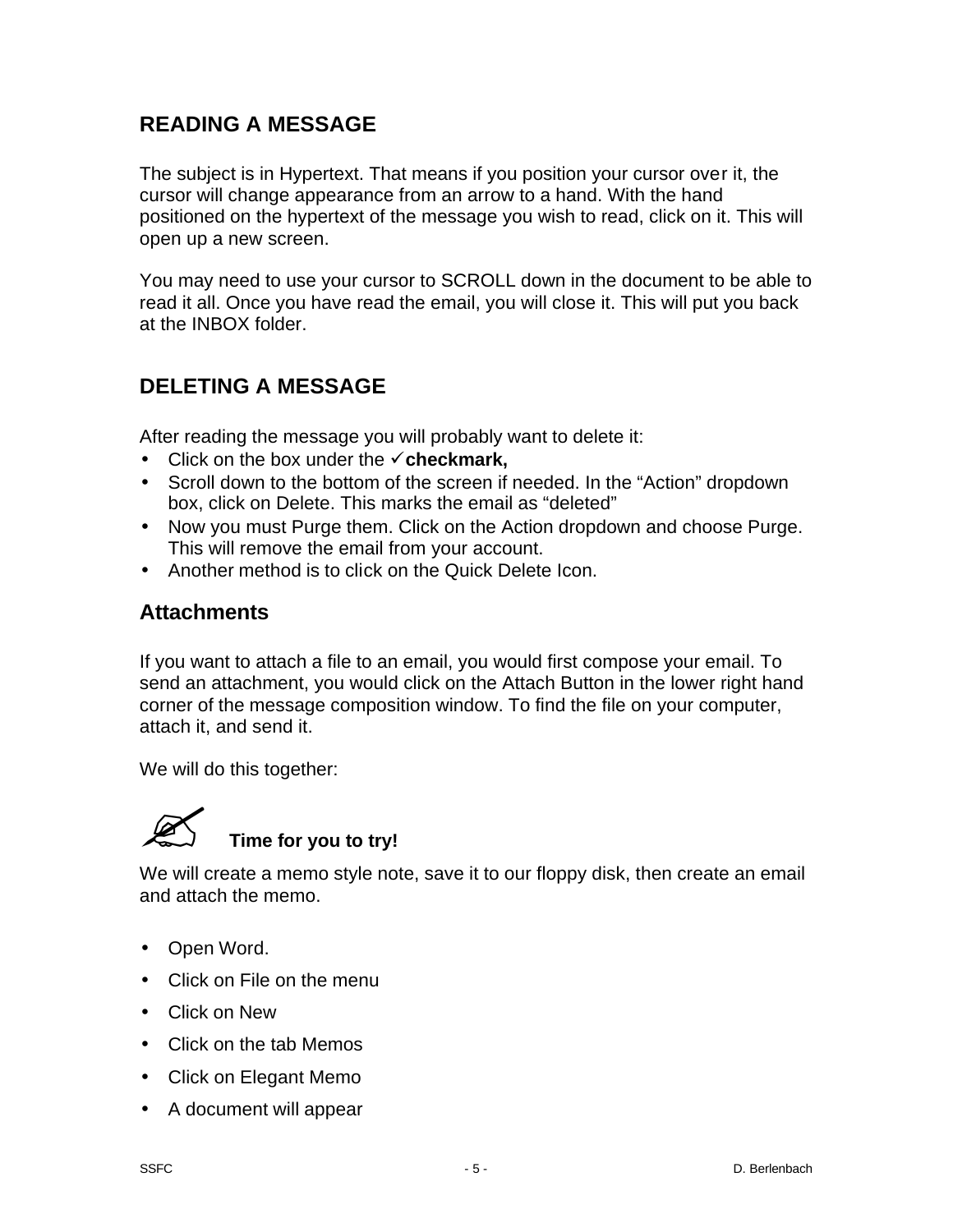- Click where it tells you to click beside To: type **The President**
- Click where it tells you to click beside From:type **your name**
- Click where it tells you to click beside Subject type **learning email**
- Click three times in the text area Type a short message saying:

**This is a memo to remind everyone to use email. It is an efficient way to communicate within the office and to outside contacts**.

- We need to save this memo. Click on File, Save As. In the SAVE IN location, Click on the drop down and choose **3 ½ " Floppy A:**
- In the file name box type **Email memo**
- Now we are ready to create the email and attach this file.
- Open your email program
- Click on **Compose** new message icon.
- In the TO: location, type in your own email address
- In the subject line, type in **sending an attachment**.
- Below the message area, you will see Options, then below that you will see the attach file area. Click on the Browse Button. This allows you to look for the file.

You will be presented with a dialog box *similar* to the following one. This is where you find the file you want to attach. You will designate a file.

| Remember we saved the file<br>on the floppy drive. So, LOOK<br>IN. the floppy | Enter file to attach<br>∬email memo∮ | Look $\leq$ $\leq$ 3½ Floppy (A:) | 面<br>▾⊩ | ? x <br><b>EXECUTE</b> |
|-------------------------------------------------------------------------------|--------------------------------------|-----------------------------------|---------|------------------------|
| Then double click on the <b>Email</b><br>memo file we saved. This             |                                      |                                   |         |                        |
| should attach the file for you.                                               | File name:                           | email memo                        |         | <b>Open</b>            |
|                                                                               | Files of type:                       | All Files (*.*)                   |         | Cancel                 |

• In the message area, type a small message saying: --

#### **I have enclosed a memo for you.**

- Click Send.
- You should receive the email in a few minutes.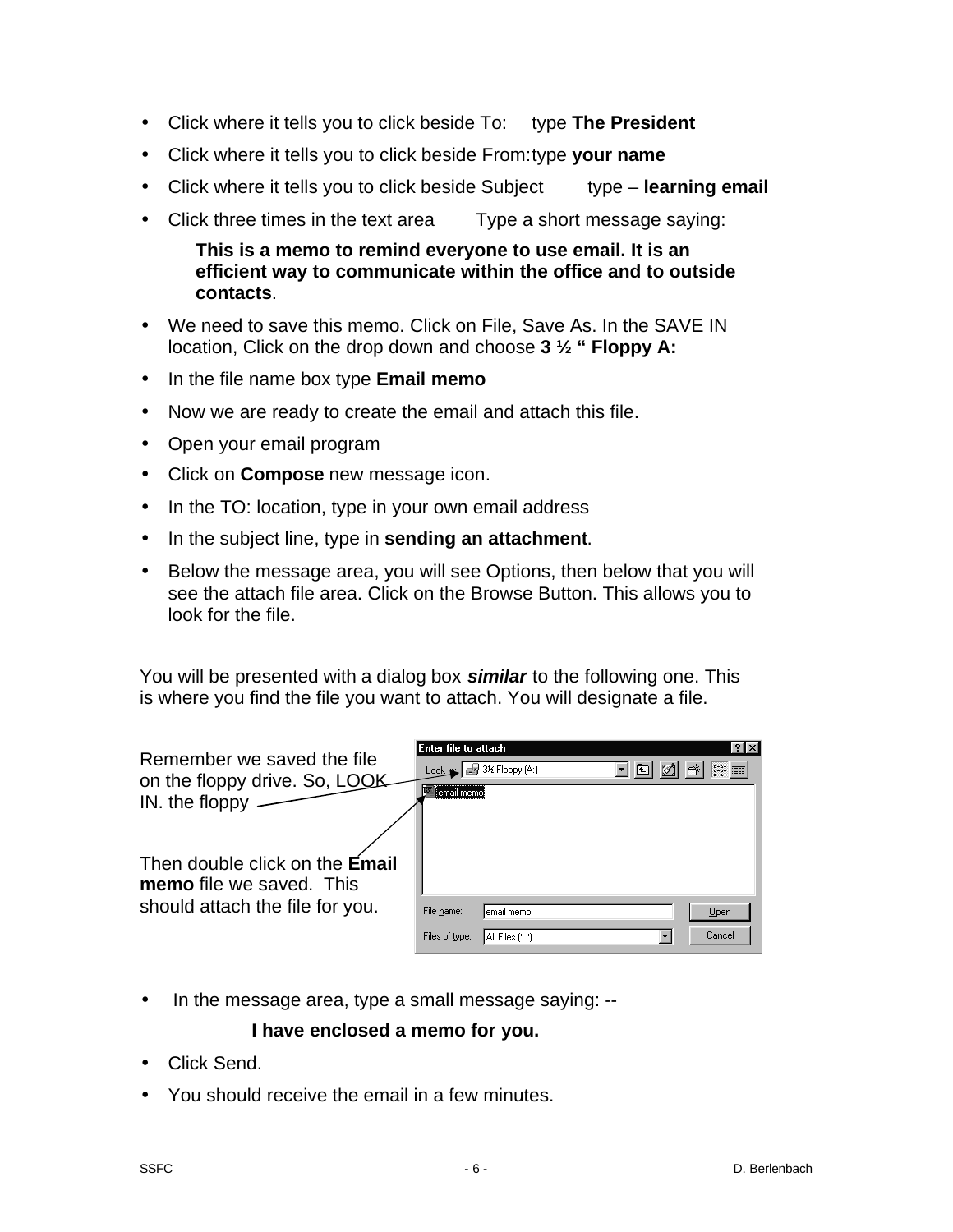- Once you have received the email, you will need to take the attachment off. The easiest way is to click on the blue file name attachment box in the lower half of the e-mail message. When you click on it, the Save As... Dialog box will open. Be sure to check WHERE you are saving this attachment file.
- Save the file to the DESKTOP! Always look WHERE you are saving. Otherwise you will have saved the file, but won't be able to find it!



Final Project:

In this project you will create a memo document in Notepad, Save it, then attach it to an email to your instructor. Let's begin.

- Open Word.
- Click on File on the menu
- Click on New
- Click on the tab Memos
- Click on Elegant Memo
- A document will appear
- Click where it tells you to click beside To: type *Your Instructor's name*
- Click where it tells you to click beside From: type your name
- Click where it tells you to click beside Subject type **sending an attachment.**
- Click three times in the text area Type a short message saying:

**This is a memo showing you how I have learned to:**

- **Create a Memo using Microsoft Word**
- **Create an Email**
- **Attach a document to an Email.**
- Save this memo. Click on File, Save As. In the SAVE IN location, Click on the drop down and choose **Desktop**
- In the file name box type **Memo to Teacher**
- Now we are ready to create the email and attach this file.
- Open your email program